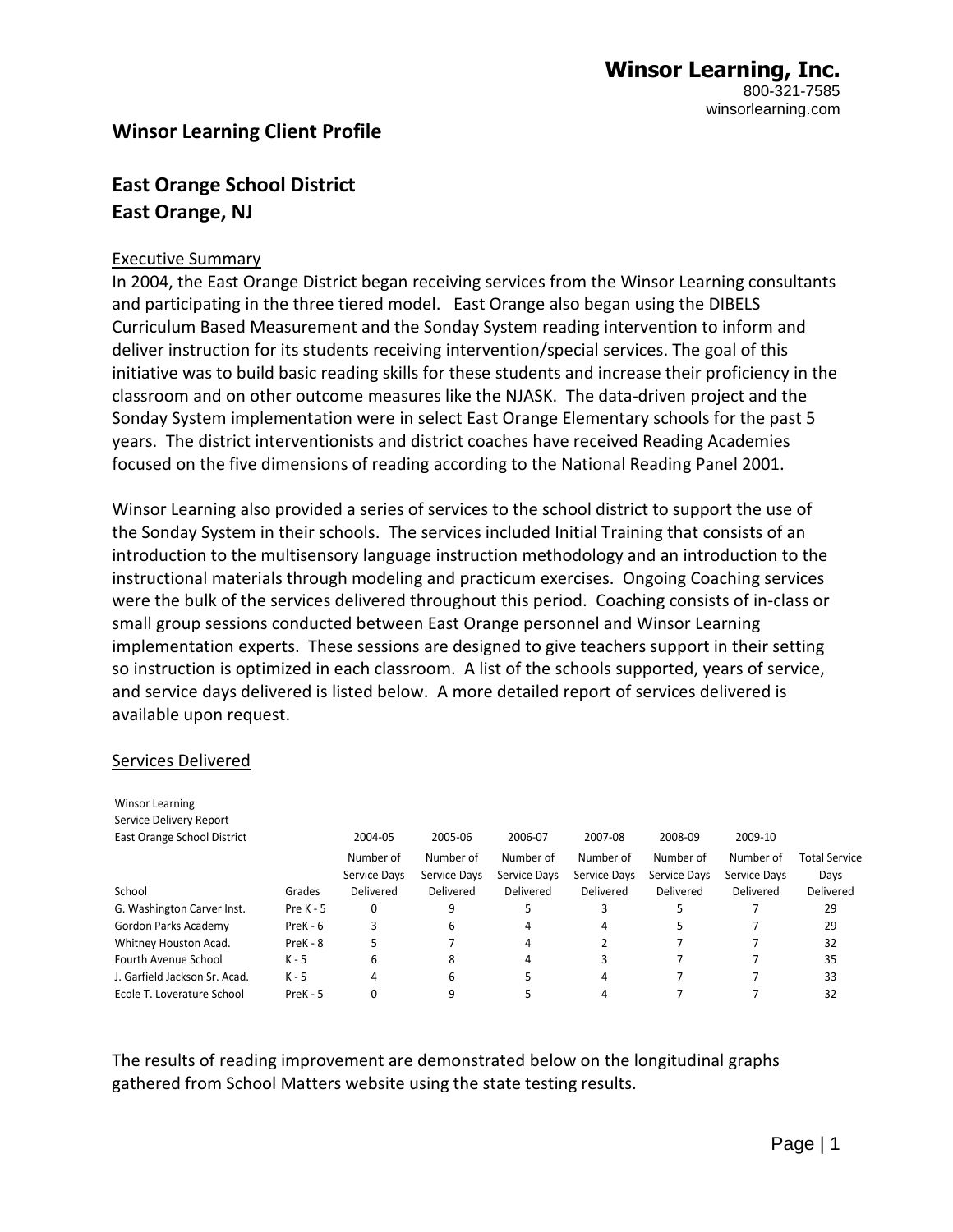#### **Winsor Learning, Inc.** 800-321-7585 winsorlearning.com



#### **G. Washington Carver Institute Reading and Math Proficiency Over Time**

Source: SchoolMatters.com



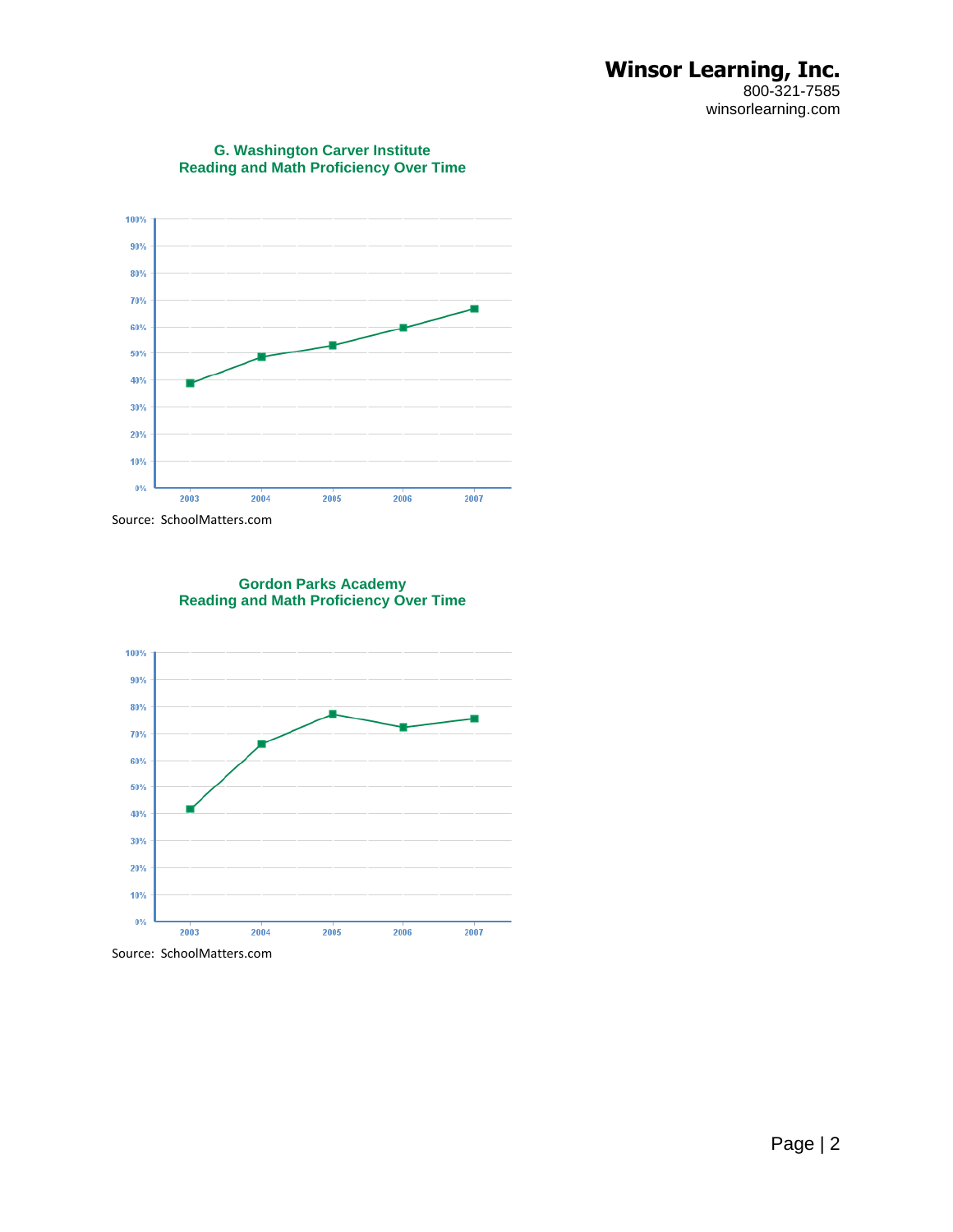### **Winsor Learning, Inc.** 800-321-7585 winsorlearning.com



**Whitney E. Houston Academy Reading and Math Proficiency Over Time**

Source: SchoolMatters.com

**Fourth Avenue School Reading and Math Proficiency Over Time**